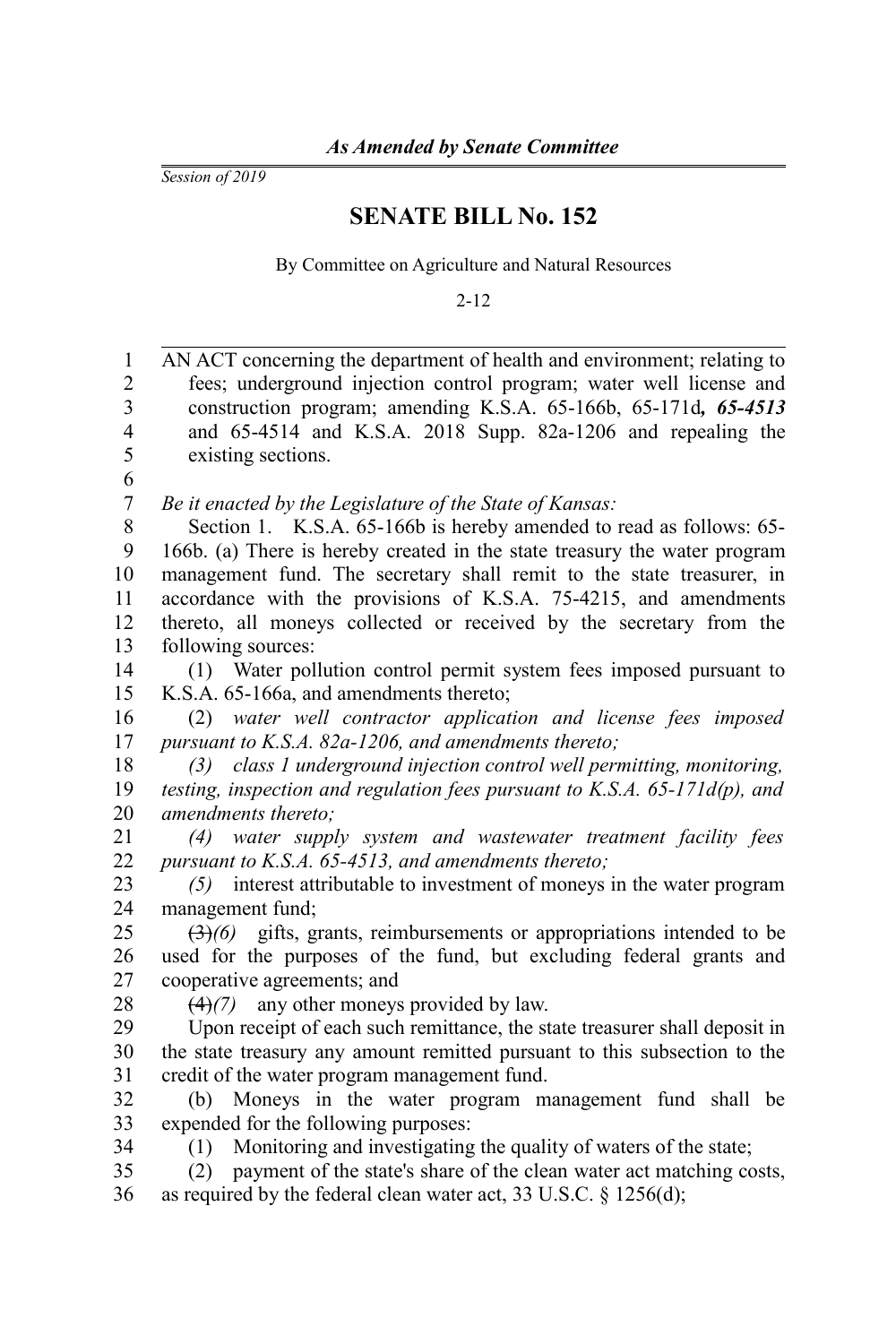(3) payment for emergency action by the secretary as necessary or appropriate to assure that the public health or safety is not threatened whenever there is a release from a wastewater treatment facility; 1 2 3

(4) payment of the administrative, technical and legal costs incurred by the secretary in carrying out the provisions of K.S.A. 65-159 through 65-171y*, 65-4501 through 65-4517 and 82a-1206 through 82a-1219*, and amendments thereto, including the cost of any additional employees or increased general operating costs of the department attributable therefore; and 4 5 6 7 8 9

(5) development of educational materials and programs for informing the public about water issues. 10 11

(c) Expenditures from the water program management fund shall be made in accordance with appropriation acts upon warrants of the director of accounts and reports issued pursuant to vouchers approved by the secretary or a person designated by the secretary. 12 13 14 15

(d) On or before the  $10<sup>th</sup>$  of each month, the director of accounts and reports shall transfer from the state general fund to the water program management fund interest earnings based on: 16 17 18

(1) The average daily balance of moneys in the water program management fund for the preceding month; and 19 20

(2) the net earnings rate of the pooled money investment portfolio for the preceding month. 21 22

(e) The water program management fund shall be used for the purposes set forth in this act and for no other governmental purposes. It is the intent of the legislature that the fund shall remain intact and inviolate for the purposes set forth in this act, and moneys in the fund shall not be subject to the provisions of K.S.A. 75-3722, 75-3725a and 75-3726a, and amendments thereto. 23 24 25 26 27 28

(f) The secretary shall prepare and deliver to the legislature on or before the first day of each regular legislative session, a report which summarizes all expenditures from the water program management fund, fund revenues and recommendations regarding the adequacy of the fund to support necessary water program management programs. 29 30 31 32 33

Sec. 2. K.S.A. 65-171d is hereby amended to read as follows: 65- 171d. (a) For the purpose of preventing surface and subsurface water pollution and soil pollution detrimental to public health or to the plant, animal and aquatic life of the state, and to protect designated uses of the waters of the state and to require the treatment of sewage predicated upon technologically based effluent limitations, the secretary of health and environment shall make such rules and regulations, including registration of potential sources of pollution, as may in the secretary's judgment be necessary to: (1) Protect the soil and waters of the state from pollution resulting from underground storage of liquid petroleum gas and 34 35 36 37 38 39 40 41 42 43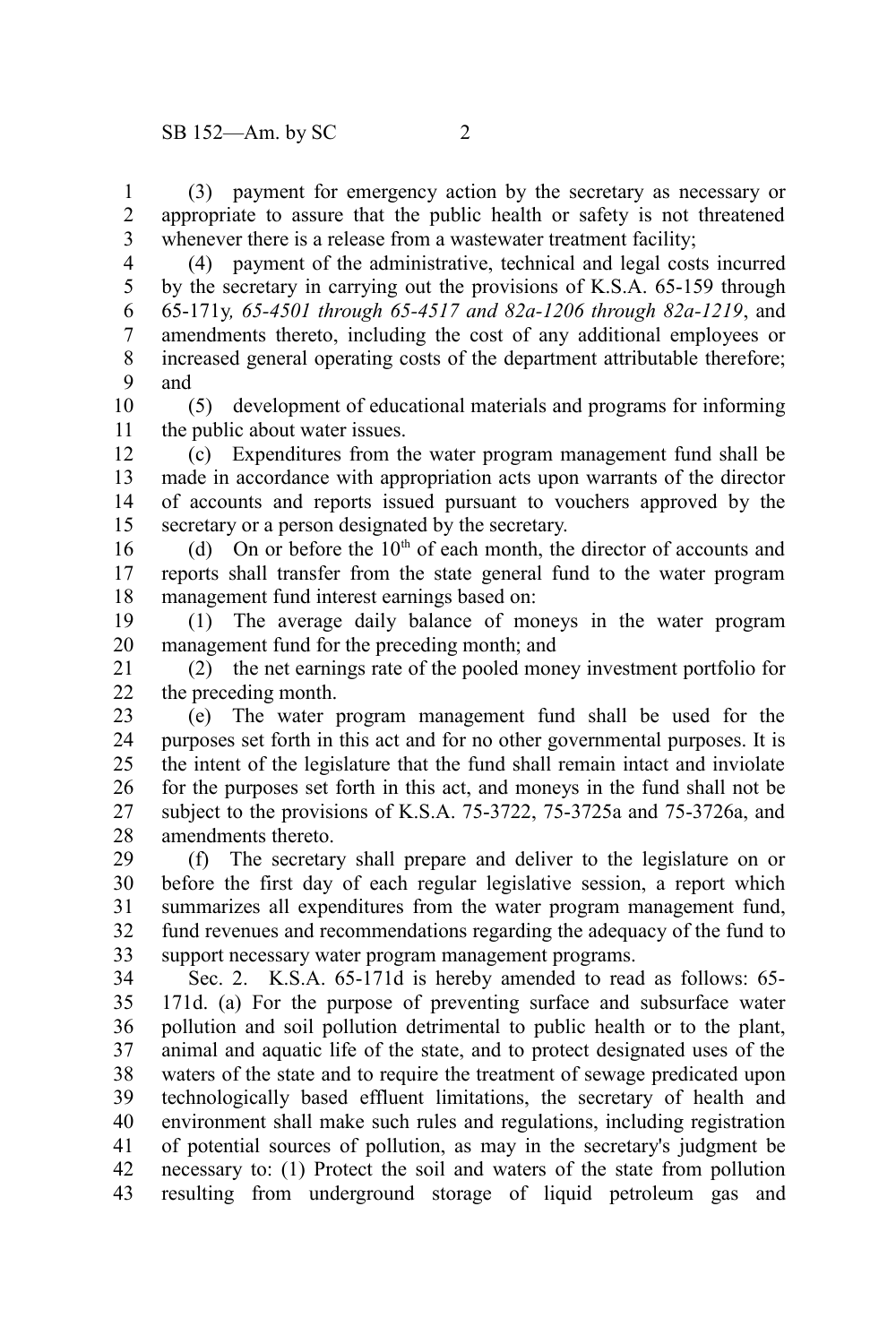hydrocarbons, other than underground porosity storage of natural gas; (2) 1

control the disposal, discharge or escape of sewage as defined in K.S.A. 65-164, and amendments thereto, by or from municipalities, corporations, companies, institutions, state agencies, federal agencies or individuals and any plants, works or facilities owned or operated, or both, by them; and (3) establish water quality standards for the waters of the state to protect their designated uses, including establishment of water quality standards variances that may apply to specified pollutants, permittees, or waterbody segments that reflect the highest attainable condition during the specified time period for the variance. In no event shall the secretary's authority be interpreted to include authority over the beneficial use of water, water quantity allocations, protection against water use impairment of a beneficial use, or any other function or authority under the jurisdiction of the Kansas water appropriation act, K.S.A. 82a-701, and amendments thereto. 2 3 4 5 6 7 8 9 10 11 12 13 14 15

(b) The secretary of health and environment may adopt by reference any regulation relating to water quality and effluent standards promulgated by the federal government pursuant to the provisions of the federal clean water act, and amendments thereto, as in effect on January 1, 1989, which the secretary is otherwise authorized by law to adopt. 16 17 18 19 20

(c) For the purposes of this act, including K.S.A. 65-161 through 65- 171h and  $K.S.A.$  65-1,178 through 65-1,198, and amendments thereto, and rules and regulations adopted pursuant thereto: 21 22 23

(1) "Pollution" means: (A) Such contamination or other alteration of the physical, chemical or biological properties of any waters of the state as will or is likely to create a nuisance or render such waters harmful, detrimental or injurious to public health, safety or welfare, or to the plant, animal or aquatic life of the state or to other designated uses; or (B) such discharge as will or is likely to exceed state effluent standards predicated upon technologically based effluent limitations. 24 25 26 27 28 29 30

(2) "Confined feeding facility" means any building, lot, pen, pool or pond: (A) That is used for the confined feeding of animals or fowl for food, fur or pleasure purposes; (B) that is not normally used for raising crops; and (C) in which no vegetation intended for animal food is growing. 31 32 33 34

(3) (A) "Animal unit" means a unit of measurement calculated by adding the following numbers: The number of beef cattle weighing more than 700 pounds multiplied by 1.0; plus the number of cattle weighing less than 700 pounds multiplied by 0.5; plus the number of mature dairy cattle multiplied by 1.4; plus the number of swine weighing more than 55 pounds multiplied by 0.4; plus the number of swine weighing 55 pounds or less multiplied by 0.1; plus the number of sheep or lambs multiplied by 0.1; plus the number of horses multiplied by 2.0; plus the number of turkeys multiplied by 0.018; plus the number of laying hens or broilers, if 35 36 37 38 39 40 41 42 43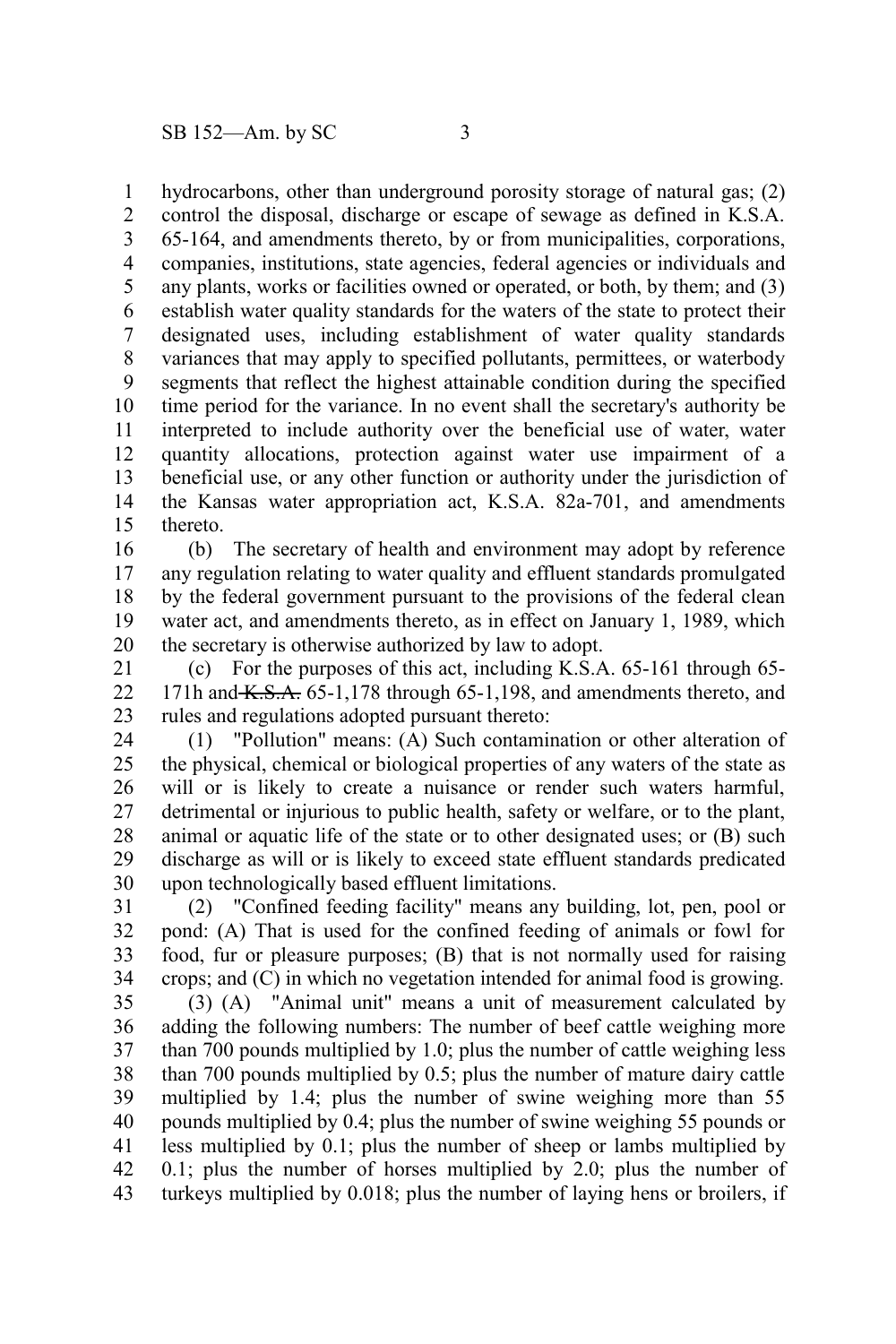the facility has continuous overflow watering, multiplied by 0.01; plus the number of laying hens or broilers, if the facility has a liquid manure system, multiplied by 0.033; plus the number of laying hens or broilers, if the facility has a dry manure system, multiplied by 0.003; plus the number of ducks multiplied by 0.2. However, each head of cattle will be counted as one full animal unit for the purpose of determining the need for a federal permit. A chicken facility using a dry manure system shall obtain a federal permit if 125,000 or more broilers, or 82,000 or more laying hens, are confined. 1 2 3 4 5 6 7 8 9

(B) "Animal unit" also includes the number of swine weighing 55 pounds or less multiplied by 0.1 for the purpose of determining applicable requirements for new construction of a confined feeding facility for which a permit or registration has not been issued before January 1, 1998, and for which an application for a permit or registration and plans have not been filed with the secretary of health and environment before January 1, 1998, or for the purpose of determining applicable requirements for expansion of such facility. 10 11 12 13 14 15 16 17

(C) Except as otherwise provided, animal units for public livestock markets shall be determined by using the average annual animal units sold by the market during the past five calendar years divided by 365. Such animal unit determination may be adjusted by the department if the public livestock market submits documentation that demonstrates that such adjustment is appropriate based on the amount of time in 24-hour increments or partials thereof that animals are at the market. 18 19 20 21 22 23 24

(4) "Animal unit capacity" means the maximum number of animal units that a confined feeding facility is designed to accommodate at any one time. 25 26 27

(5) "Habitable structure" means any of the following structures that are occupied or maintained in a condition that may be occupied and, in the case of a confined feeding facility for swine, are owned by a person other than the operator of such facility: A dwelling, church, school, adult care home, medical care facility, child care facility, library, community center, public building, office building or licensed food service or lodging establishment. 28 29 30 31 32 33 34

(6) "Wildlife refuge" means Cheyenne Bottoms wildlife management area, Cheyenne Bottoms preserve and Flint Hills, Quivera, Marais des Cygnes and Kirwin national wildlife refuges. 35 36 37

(d) In adopting rules and regulations, the secretary of health and environment, taking into account the varying conditions that are probable for each source of sewage and its possible place of disposal, discharge or escape, may provide for varying the control measures required in each case to those the secretary finds to be necessary to prevent pollution. If a freshwater reservoir or farm pond is privately owned and where complete 38 39 40 41 42 43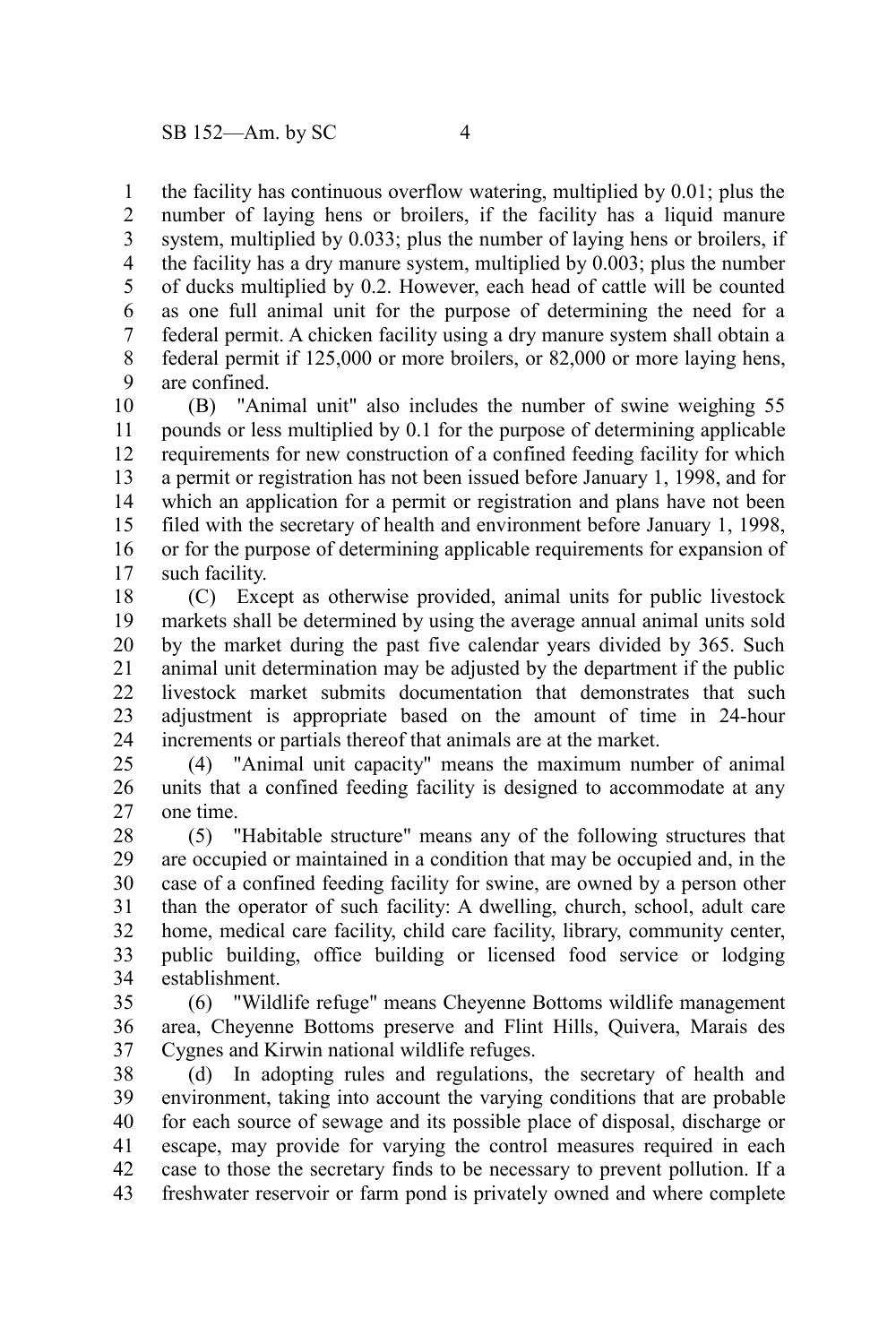ownership of land bordering the reservoir or pond is under common private ownership, such freshwater reservoir or farm pond shall be exempt from water quality standards except as it relates to water discharge or seepage from the reservoir or pond to waters of the state, either surface or groundwater, or as it relates to the public health of persons using the reservoir or pond or waters therefrom. 1 2 3 4 5 6

(e) (1) Whenever the secretary of health and environment or the secretary's duly authorized agents find that storage or disposal of salt water not regulated by the state corporation commission or refuse in any surface pond not regulated by the state corporation commission is causing or is likely to cause pollution of soil or waters of the state, the secretary or the secretary's duly authorized agents shall issue an order prohibiting such storage or disposal of salt water or refuse. Any person aggrieved by such order may within 15 days of service of the order request in writing a hearing on the order. 7 8 9 10 11 12 13 14 15

(2) Upon receipt of a timely request, a hearing shall be conducted in accordance with the provisions of the Kansas administrative procedure act. 16 17

(3) Any action of the secretary pursuant to this subsection is subject to review in accordance with the Kansas judicial review act. 18 19

(f) The secretary may adopt rules and regulations establishing fees for plan approval, monitoring and inspecting underground or buried petroleum products storage tanks, for which the annual fee shall not exceed \$5 for each tank in place. 20 21 22 23

(g) (1) Prior to any new construction of a confined feeding facility with an animal unit capacity of 300 or more, such facility shall register with the secretary of health and environment. Such registration shall be accompanied by a \$25 fee. The secretary shall acknowledge the receipt of the registration in a form as designated by the secretary and publish a notice of such receipt. 24 25 26 27 28 29

(2) Such registration shall indicate that the proposed construction will occur within the prescribed tract of land and that the separation distances from the tract boundaries or proposed facility footprint comply with the requirements described in subsections (j), (l) and (m) or exceptions described in (k). 30 31 32 33 34

(3) Within 30 days of receipt of such registration, the department of health and environment shall identify any significant water pollution potential or separation distance violations pursuant to subsection (j). 35 36 37

(A) (i) If the proposed facility has an animal unit capacity of 1,000 or more, or if a significant water pollution potential is identified for a facility of less than 1,000 but more than 300, such facility shall be required to obtain a permit from the secretary. 38 39 40 41

(ii) If there is no identified water pollution potential posed by a facility with an animal unit capacity of 300 or more but less than 1,000, 42 43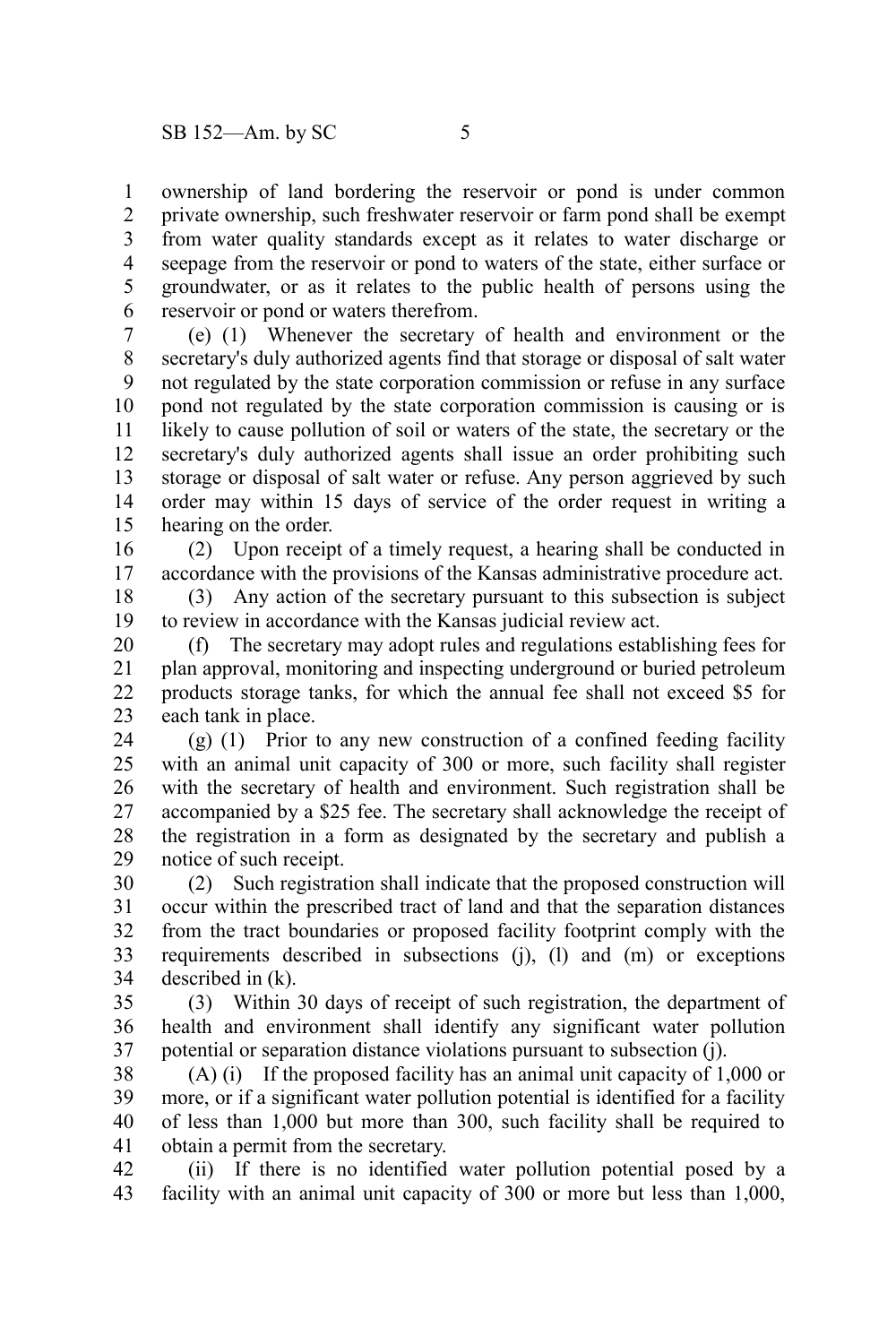the secretary shall certify that no permit is required. 1

(B) If the secretary certifies that no permit is necessary pursuant to subsection  $(g)(3)(A)(ii)$ , the secretary shall take the following action in regard to separation distances of such facility: 2 3 4

5

(i) If the separation distances comply with the requirements for separation distances, the secretary shall certify the registration; or 6

(ii) if the separation distances do not comply with the requirements for separation distances, the secretary: 7 8

(a) May reduce the separation distance requirements pursuant to subsection (k) and certify the registration based on such reduction of separation distances; or 9 10 11

(b) shall report the conditions necessary to receive certification to the registrant. 12 13

(h) (1) Facilities with a capacity of less than 300 animal units may register with the secretary of health and environment. Such registration shall be accompanied by a \$25 fee. 14 15 16

(2) Within 30 days of receipt of such registration, the department of health and environment shall identify any significant water pollution potential. If there is identified a significant water pollution potential, such facility shall be required to obtain a permit from the secretary. If there is no water pollution potential posed by such facility, the secretary may certify that no permit is required. 17 18 19 20 21 22

(i) (1) If a facility requires a permit pursuant to subsection  $(g)(3)$  or (h)(2), the registrant shall submit an application for such permit not later than 18 months after the date of receipt of registration or the registration shall expire. 23 24 25 26

(2) Upon petition by the registrant, the secretary may extend the application period, by no more than an additional 18 months, if the secretary believes such an extension is reasonable under the circumstances. 27 28 29 30

(3) Within 30 days of receipt of an application, the secretary shall notify the registrant of whether the application is complete or incomplete. If the application is incomplete, such notice shall state the reasons why such application is incomplete. Once such registrant submits an application properly addressing each reason listed as a basis for the determination that the application is incomplete, the secretary shall issue an acknowledgment of receipt of the completed application within 30 days of properly addressing such reasons. 31 32 33 34 35 36 37 38

(4) Upon expiration of the application period or any extension thereof, the secretary shall not accept any further registrations pertaining to the same location for a period of not less than 180 days. 39 40 41

(j) (1) Any new construction or new expansion of a confined feeding facility, other than a confined feeding facility for swine, shall meet or 42 43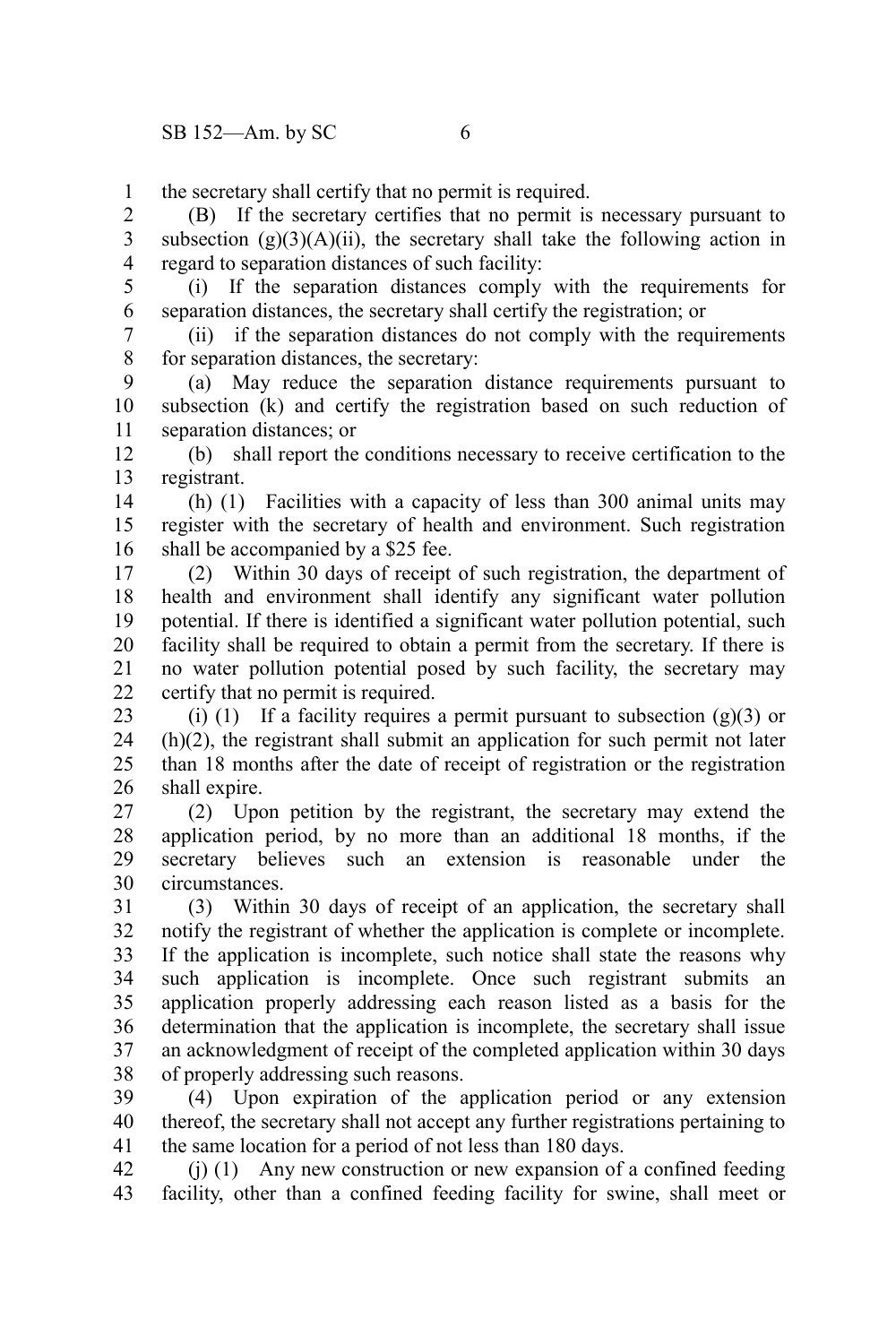exceed the following requirements in separation distances from any habitable structure in existence when the registration is received: 1 2

(A) 1,320 feet for facilities with an animal unit capacity of 300 to 999; and 3 4

(B) 4,000 feet for facilities with an animal unit capacity of 1,000 or more. 5 6

(2) A confined feeding facility for swine shall meet or exceed the following requirements in separation distances from any habitable structure or city, county, state or federal park in existence when the registration is received: 7 8 9 10

(A) 1,320 feet for facilities with an animal unit capacity of 300 to 999; 11 12

(B) 4,000 feet for facilities with an animal unit capacity of 1,000 to 3,724; 13 14

(C) 4,000 feet for expansion of existing facilities to an animal unit capacity of 3,725 or more if such expansion is within the perimeter from which separation distances are determined pursuant to subsection (m) for the existing facility; and 15 16 17 18

(D) 5,000 feet for: (i) Construction of new facilities with an animal unit capacity of 3,725 or more; or (ii) expansion of existing facilities to an animal unit capacity of 3,725 or more if such expansion extends outside the perimeter from which separation distances are determined pursuant to subsection (m) for the existing facility. 19 20 21 22 23

(3) Any construction of new confined feeding facilities for swine shall meet or exceed the following requirements in separation distances from any wildlife refuge: 24 25 26

(A) 10,000 feet for facilities with an animal unit capacity of 1,000 to 3,724; and 27 28

(B) 16,000 feet for facilities with an animal unit capacity of 3,725 or more. 29 30

 $(k)$  (1) The separation distance requirements of subsections (j)(1) and (2) shall not apply if the registrant obtains a written agreement from all owners of habitable structures that are within the separation distance stating such owners are aware of the construction or expansion and have no objections to such construction or expansion. The written agreement shall be filed in the register of deeds office of the county in which the habitable structure is located. 31 32 33 34 35 36 37

(2) (A) The secretary may reduce the separation distance requirements of subsection  $(i)(1)$  if:  $(i)$  No substantial objection from owners of habitable structures within the separation distance is received in response to public notice; or (ii) the board of county commissioners of the county where the confined feeding facility is located submits a written request seeking a reduction of separation distances. 38 39 40 41 42 43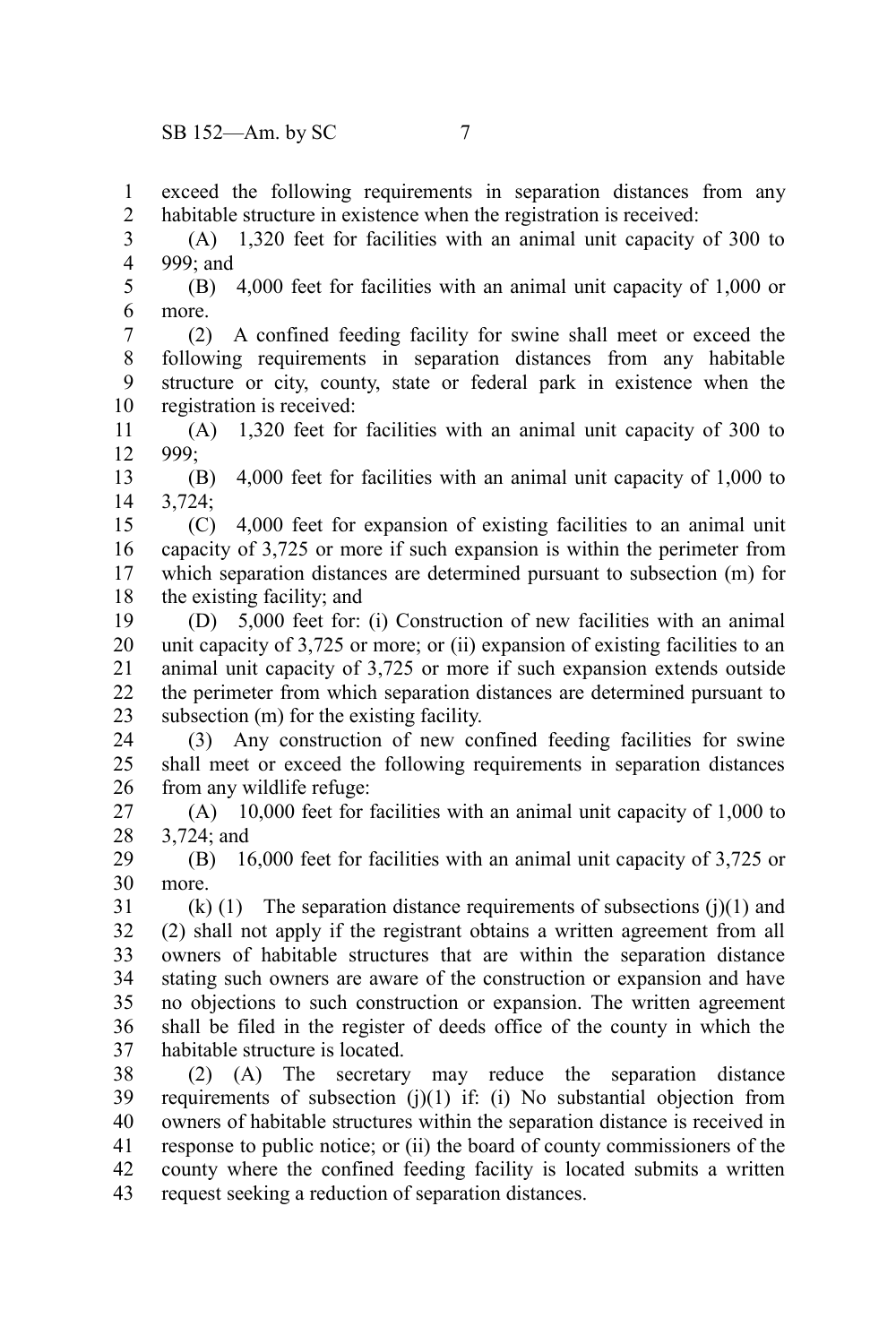(B) The secretary may reduce the separation distance requirements of subsection (j)(2)(A) or (B) if: (i) No substantial objection from owners of habitable structures within the separation distance is received in response to notice given in accordance with subsection (n); (ii) the board of county commissioners of the county where the confined feeding facility is located submits a written request seeking a reduction of separation distances; or (iii) the secretary determines that technology exists that meets or exceeds the effect of the required separation distance and the facility will be using such technology. 1 2 3 4 5 6 7 8 9

(C) The secretary may reduce the separation distance requirements of subsection (j) $(2)(C)$  or (D) if: (i) No substantial objection from owners of habitable structures within the separation distance is received in response to notice given in accordance with subsection (l); or (ii) the secretary determines that technology exists that meets or exceeds the effect of the required separation distance and the facility will be using such technology. 10 11 12 13 14 15

(l) (1) The separation distances required pursuant to subsection  $(i)(1)$ shall not apply to: 16 17

(A) Confined feeding facilities that were permitted or certified by the secretary on July 1, 1994; 18 19

(B) confined feeding facilities that existed on July 1, 1994, and registered with the secretary before July 1, 1996; or 20 21

(C) expansion of a confined feeding facility, including any expansion for which an application was pending on July 1, 1994, if: (i) In the case of a facility with an animal unit capacity of 1,000 or more prior to July 1, 1994, the expansion is located at a distance not less than the distance between the facility and the nearest habitable structure prior to the expansion; or (ii) in the case of a facility with an animal unit capacity of less than 1,000 prior to July 1, 1994, the expansion is located at a distance not less than the distance between the facility and the nearest habitable structure prior to the expansion and the animal unit capacity of the facility after expansion does not exceed 2,000. 22 23 24 25 26 27 28 29 30 31

(2) The separation distances required pursuant to subsections  $(j)(2)$ (A) and (B) shall not apply to: 32 33

(A) Confined feeding facilities for swine which were permitted or certified by the secretary on July 1, 1994; 34 35

(B) confined feeding facilities for swine which existed on July 1, 1994, and registered with the secretary before July 1, 1996; or 36 37

(C) expansion of a confined feeding facility which existed on July 1, 1994, if: (i) In the case of a facility with an animal unit capacity of 1,000 or more prior to July 1, 1994, the expansion is located at a distance not less than the distance between the facility and the nearest habitable structure prior to the expansion; or (ii) in the case of a facility with an animal unit capacity of less than 1,000 prior to July 1, 1994, the expansion is located at 38 39 40 41 42 43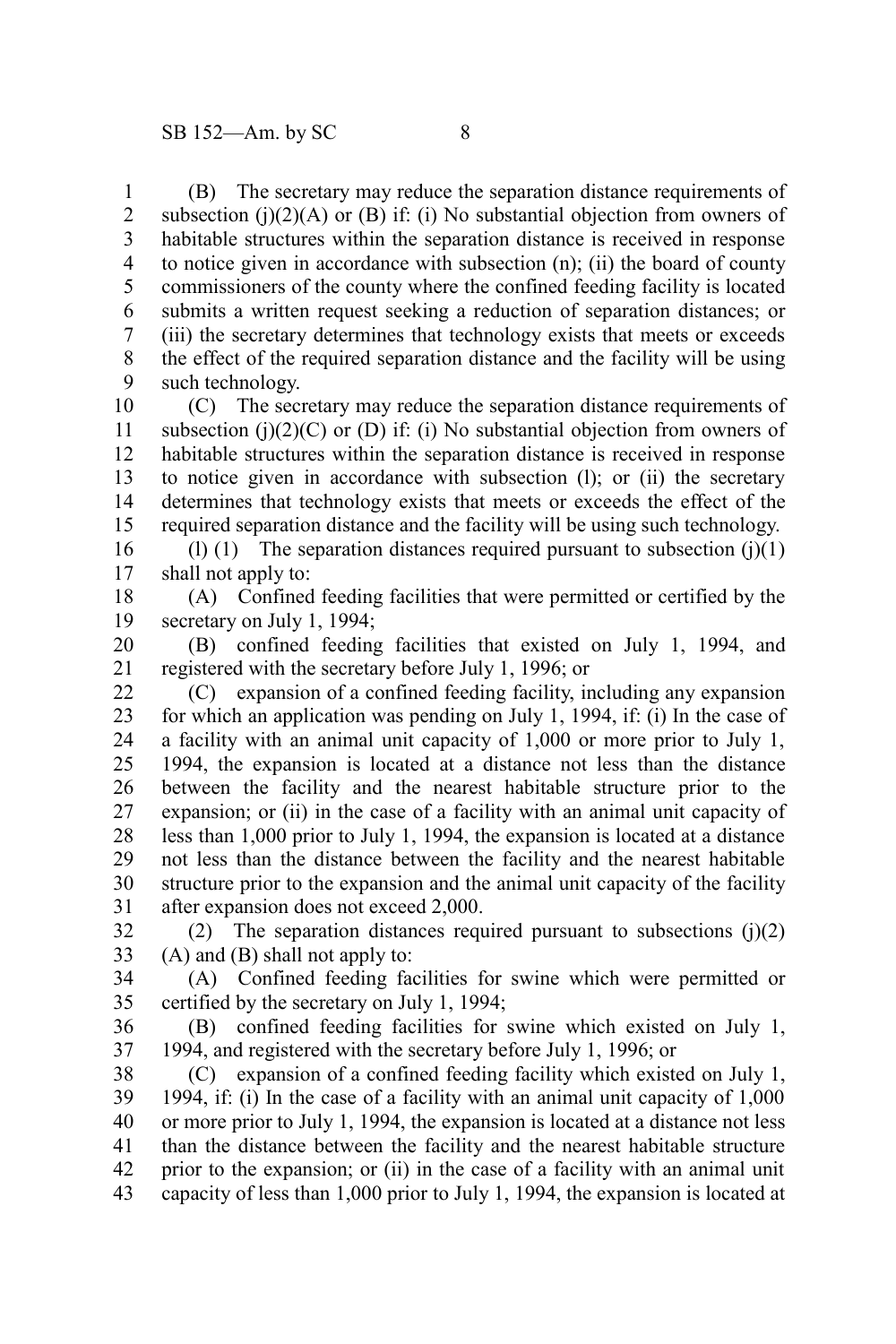a distance not less than the distance between the facility and the nearest habitable structure prior to the expansion and the animal unit capacity of the facility after expansion does not exceed 2,000. 1 2 3

(3) The separation distances required pursuant to subsections  $(i)(2)$ (C) and (D) and (h)(3) shall not apply to the following, as determined in accordance with subsections K.S.A.  $65-1,178(a)$ , (e) and (f), and amendments thereto: 4 5 6 7

(A) Expansion of an existing confined feeding facility for swine if an application for such expansion has been received by the department before March 1, 1998; and 8 9 10

(B) construction of a new confined feeding facility for swine if an application for such facility has been received by the department before March 1, 1998. 11 12 13

(m) The separation distances required by this section for confined feeding facilities for swine shall be determined from the exterior perimeter of any buildings utilized for housing swine, any lots containing swine, any swine waste retention lagoons or ponds or other manure or wastewater storage structures and any additional areas designated by the registrant for future expansion. Such separation distances shall not apply to offices, dwellings and feed production facilities of a confined feeding facility for swine. 14 15 16 17 18 19 20 21

(n) The registrant shall give the notice required by subsections  $(k)(2)$ (B) and (C) by certified mail, return receipt requested, to all owners of habitable structures within the separation distance. The registrant shall submit to the department evidence, satisfactory to the department, that such notice has been given. 22 23 24 25 26

(o) All plans and specifications submitted to the department for new construction or new expansion of confined feeding facilities may be, but are not required to be, prepared by a professional engineer or a consultant, as approved by the department. Before approval by the department, any consultant preparing such plans and specifications shall submit to the department evidence, satisfactory to the department, of adequate general commercial liability insurance coverage. 27 28 29 30 31 32 33

*(p) The secretary shall adopt rules and regulations to establish fees for permitting, monitoring, testing, inspecting and regulating class 1 underground injection control wells, but in no case shall such fees exceed \$400, except any facility fee, which shall not exceed \$4,000. The secretary shall remit all moneys collected from such fees to the state treasurer in accordance with the provisions of K.S.A. 75-4215, and amendments thereto. Upon receipt of each such remittance, the state treasurer shall deposit the entire amount in the state treasury to the credit of the water program management fund established pursuant to K.S.A. 65- 166b, and amendments thereto.* 34 35 36 37 38 39 40 41 42 43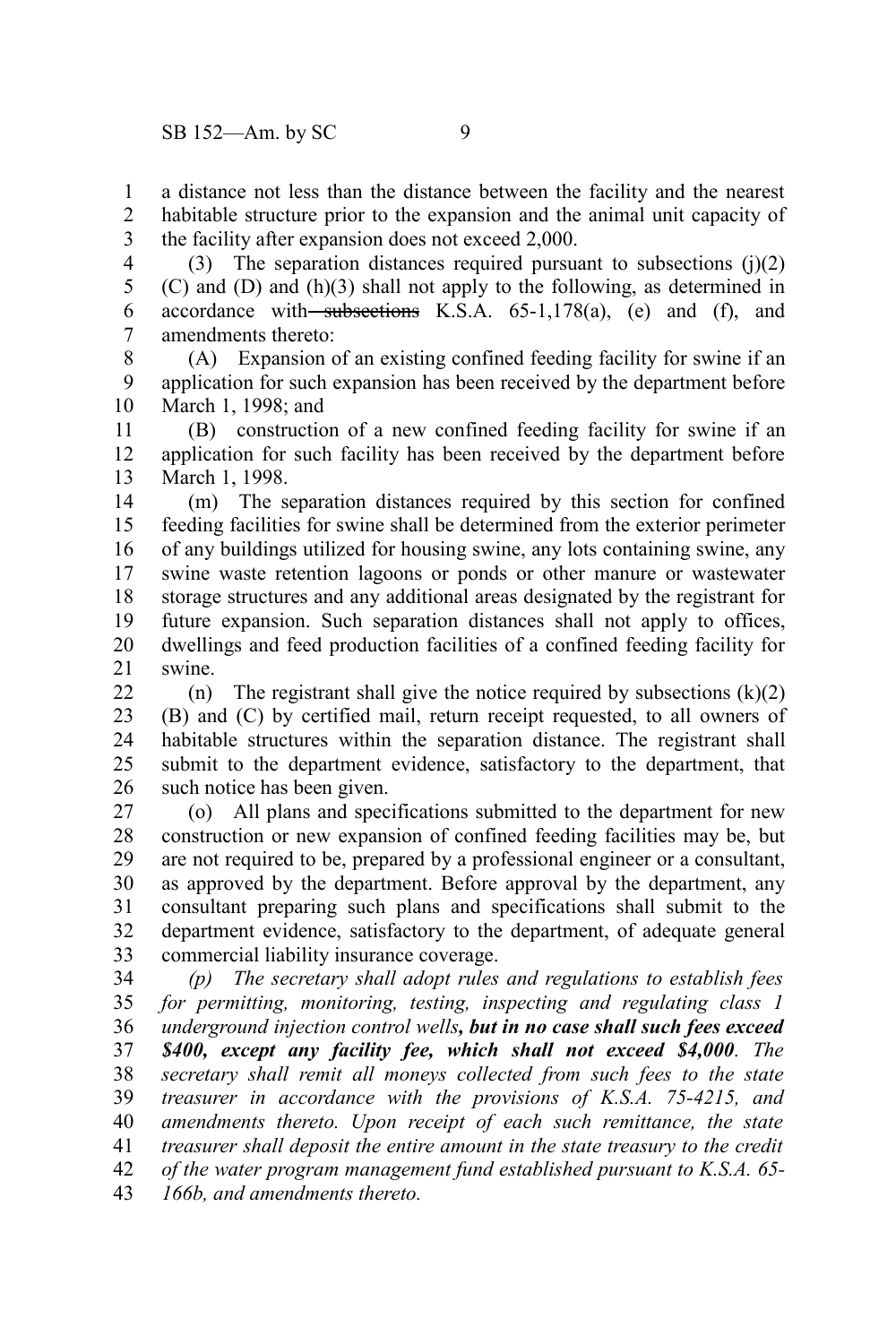*Sec. 3. K.S.A. 65-4513 is hereby amended to read as follows: 65- 4513. The secretary shall establish a reasonable schedule of fees, but in no case shall an individual operator fee exceed* twenty-five dollars (\$25) in any one year *\$125.* 1 2 3 4

Sec. 3. 4. K.S.A. 65-4514 is hereby amended to read as follows: 65-4514. (a) The secretary shall remit all moneys received by or for the secretary from fees, charges or penalties to the state treasurer in accordance with the provisions of K.S.A. 75-4215, and amendments thereto. Upon receipt of each such remittance, the state treasurer shall deposit the entire amount in the state treasury to the credit of the-stategeneral fund *water program management fund established pursuant to K.S.A. 65-166b, and amendments thereto*. 5 6 7 8 9 10 11 12

(b) On July 1, 1983, the director of accounts and reports shall transfer all moneys in the certification of operators of water supply systems and wastewater treatment facilities fee fund to the state general fund. All liabilities of the certification of operators of water supply systems and wastewater treatment facilities fee fund are hereby transferred to and imposed upon the state general fund. The certification of operators of water supply systems and wastewater treatment facilities fee fund is hereby abolished. 13 14 15 16 17 18 19 20

Sec. 4. *5.* K.S.A. 2018 Supp. 82a-1206 is hereby amended to read as follows: 82a-1206. (a) Every well contractor desiring to engage in the business of constructing, reconstructing or treating water wells in this state shall make initial application for a license to the secretary. Every contractor making such application shall set out such information as may be required upon forms to be adopted and furnished by the secretary. The secretary shall charge an application fee as established by rules and regulations for the filing of such initial application by a contractor, and the secretary shall not act upon any application until such application fee has been paid. 21 22 23 24 25 26 27 28 29 30

(b) All application fees and license fees collected hereunder shall be remitted to the state treasurer in accordance with the provisions of K.S.A. 75-4215, and amendments thereto. Upon receipt of each such remittance, the state treasurer shall deposit the entire amount in the state treasury to the credit of the state general fund. On July 1, 1983, the director of accounts and reports shall transfer all moneys in the water well contractors licensing fund to the state general fund. All liabilities of the water wellcontractors licensing fund are hereby transferred to and imposed upon the state general fund. The water well contractors licensing fund is hereby abolished *water program management fund established pursuant to K.S.A. 65-166(b), and amendments thereto*. 31 32 33 34 35 36 37 38 39 40 41

(c) A license to construct water wells shall be issued to any applicant if, under the standards set forth in K.S.A. 82a-1207, and amendments 42 43